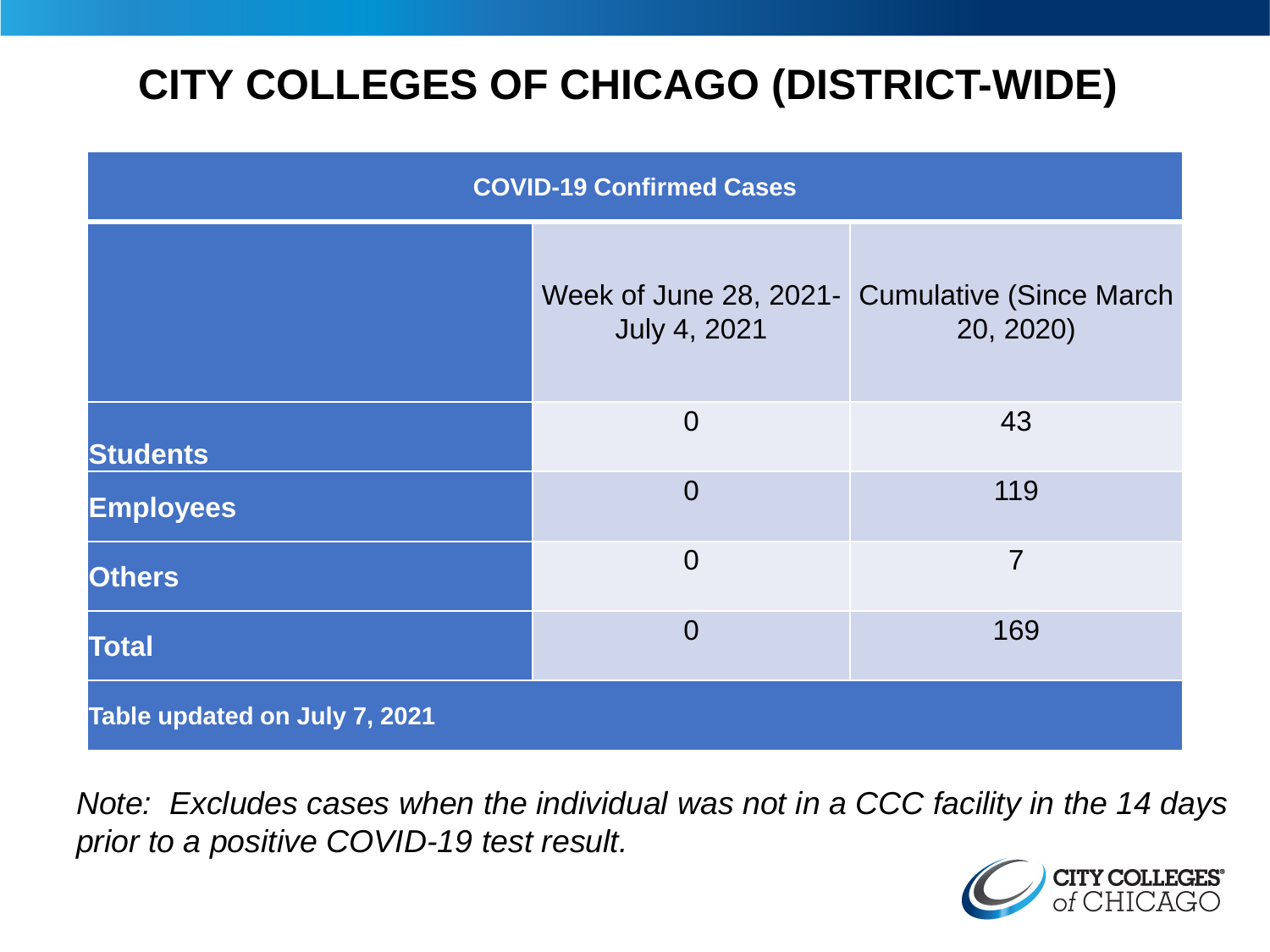# **DALEY COLLEGE**

| <b>COVID-19 Confirmed Cases</b> |                |                                                             |
|---------------------------------|----------------|-------------------------------------------------------------|
|                                 | July 4, 2021   | Week of June 28, 2021- Cumulative (Since March<br>20, 2020) |
| <b>Students</b>                 | $\overline{0}$ | $\overline{0}$                                              |
| <b>Employees</b>                | $\Omega$       | 16                                                          |
| <b>Others</b>                   | $\overline{0}$ | 1                                                           |
| <b>Total</b>                    | $\overline{0}$ | 17                                                          |
| Table updated on July 7, 2021   |                |                                                             |

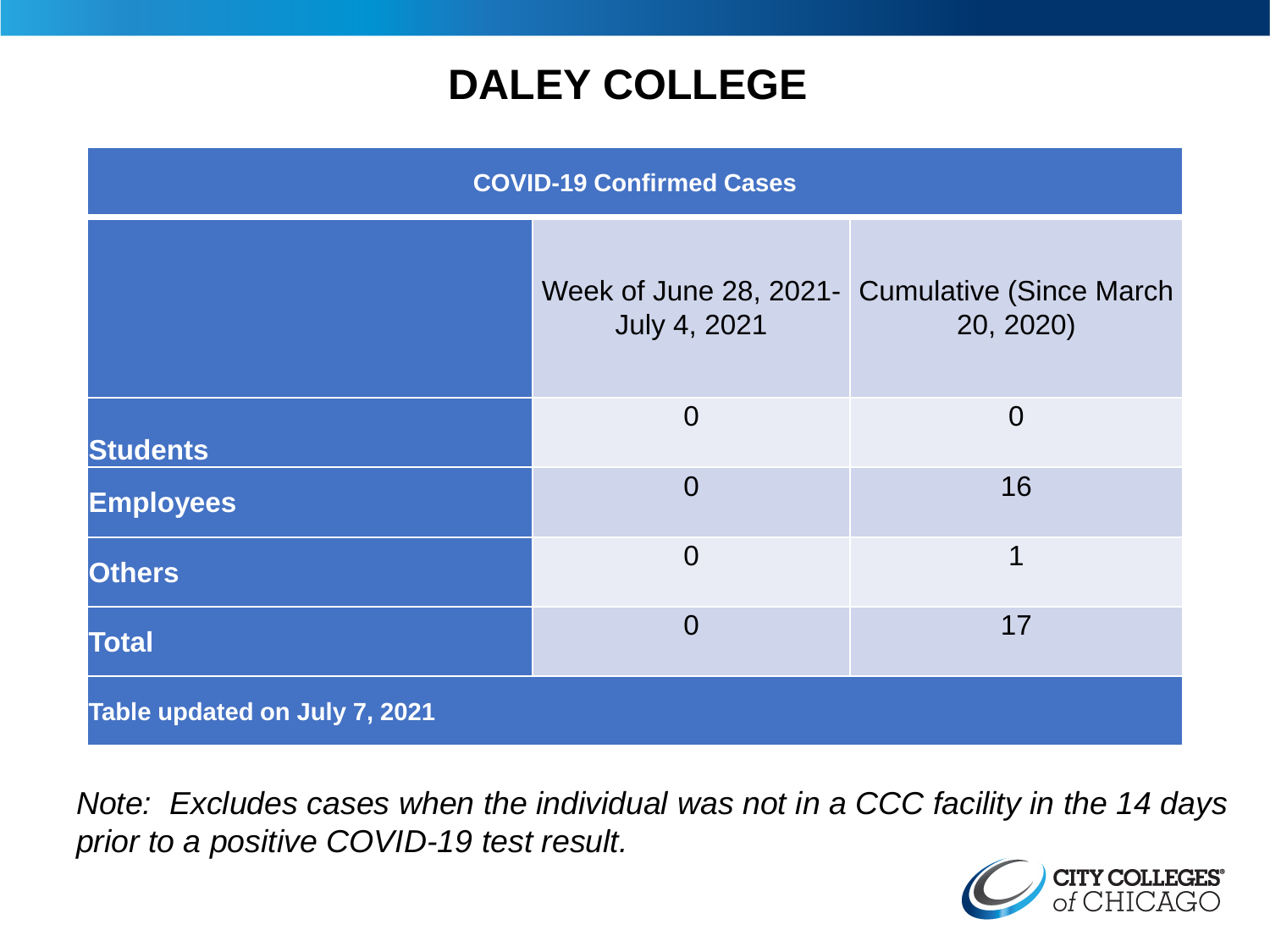# **HAROLD WASHINGTON COLLEGE**

| <b>COVID-19 Confirmed Cases</b> |                     |                                                             |
|---------------------------------|---------------------|-------------------------------------------------------------|
|                                 | <b>July 4, 2021</b> | Week of June 28, 2021- Cumulative (Since March<br>20, 2020) |
| <b>Students</b>                 | $\overline{0}$      | 8                                                           |
| <b>Employees</b>                | $\Omega$            | 11                                                          |
| <b>Others</b>                   | $\overline{0}$      | 2                                                           |
| <b>Total</b>                    | $\Omega$            | 21                                                          |
| Table updated on July 7, 2021   |                     |                                                             |

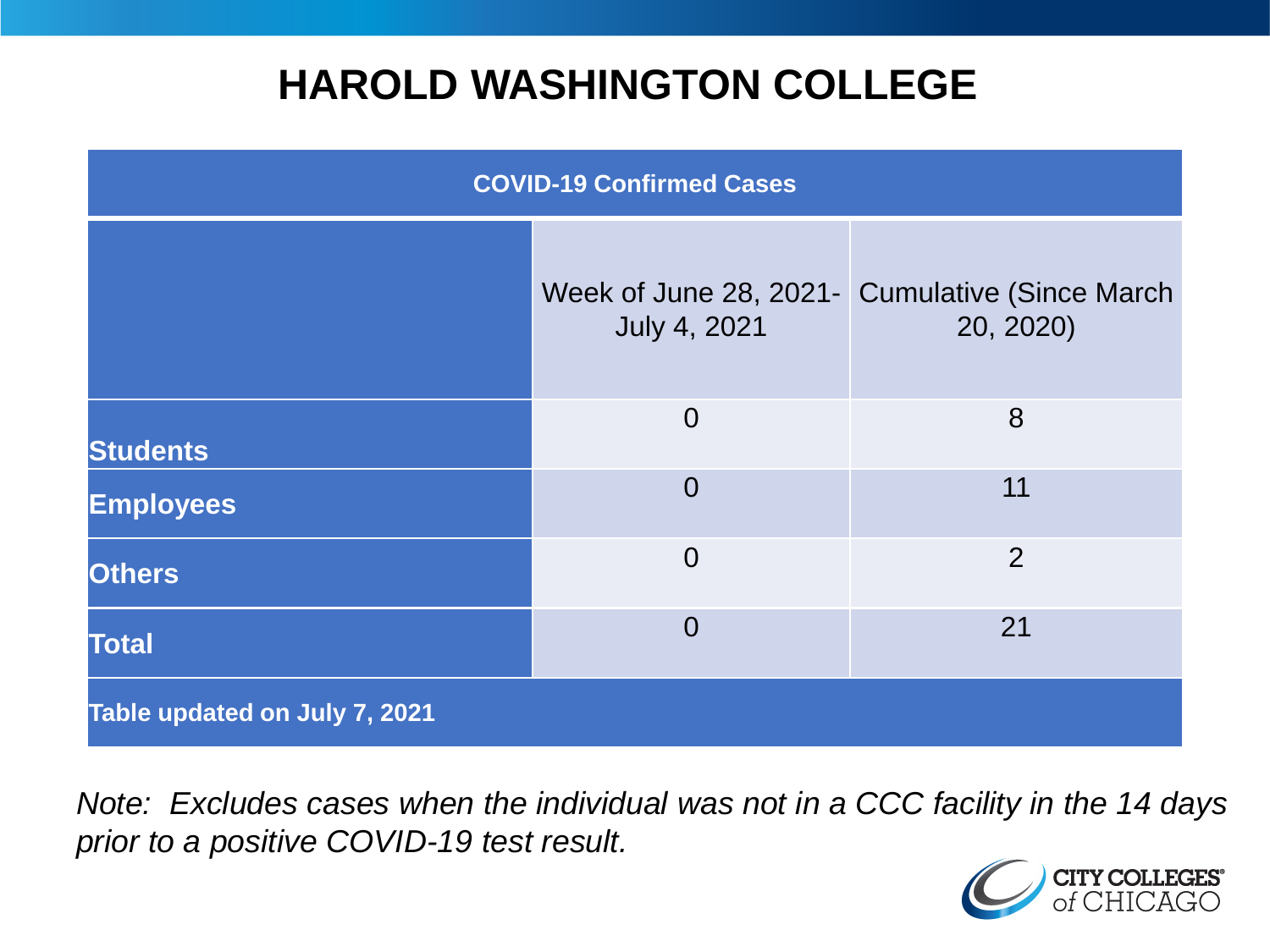# **KENNEDY-KING COLLEGE**

| <b>COVID-19 Confirmed Cases</b> |                     |                                                              |
|---------------------------------|---------------------|--------------------------------------------------------------|
|                                 | <b>July 4, 2021</b> | Week of June 28, 2021 - Cumulative (Since March<br>20, 2020) |
| <b>Students</b>                 | $\overline{0}$      | 7                                                            |
| <b>Employees</b>                | $\overline{0}$      | 17                                                           |
| <b>Others</b>                   | $\overline{0}$      | 1                                                            |
| <b>Total</b>                    | $\overline{0}$      | 25                                                           |
| Table updated on July 7, 2021   |                     |                                                              |

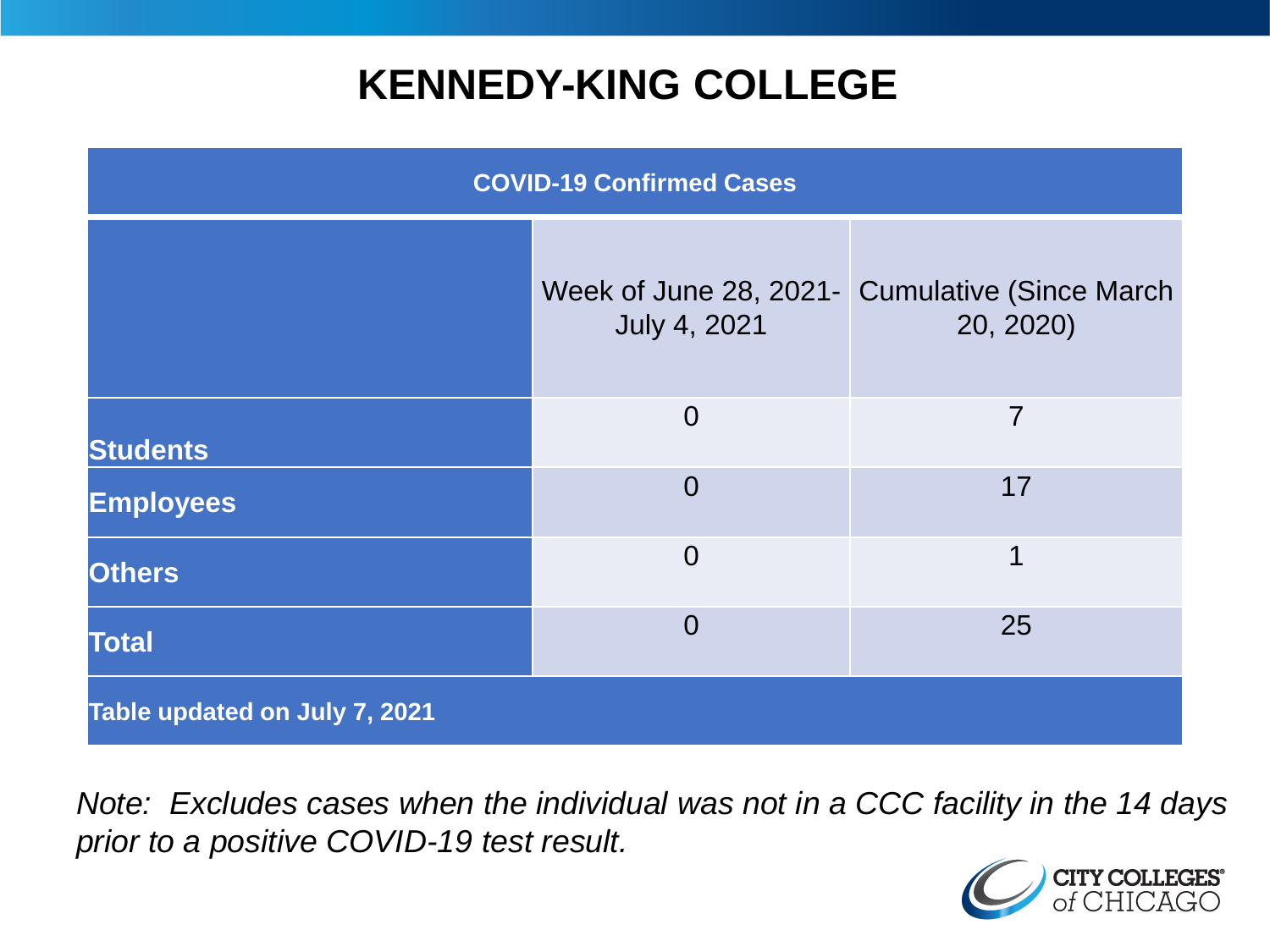# **MALCOLM X COLLEGE**

| <b>COVID-19 Confirmed Cases</b> |                     |                                                             |
|---------------------------------|---------------------|-------------------------------------------------------------|
|                                 | <b>July 4, 2021</b> | Week of June 28, 2021- Cumulative (Since March<br>20, 2020) |
| <b>Students</b>                 | $\overline{0}$      | 20                                                          |
| <b>Employees</b>                | $\overline{0}$      | 24                                                          |
| <b>Others</b>                   | $\overline{0}$      | 1                                                           |
| <b>Total</b>                    | $\overline{0}$      | 45                                                          |
| Table updated on July 7, 2021   |                     |                                                             |

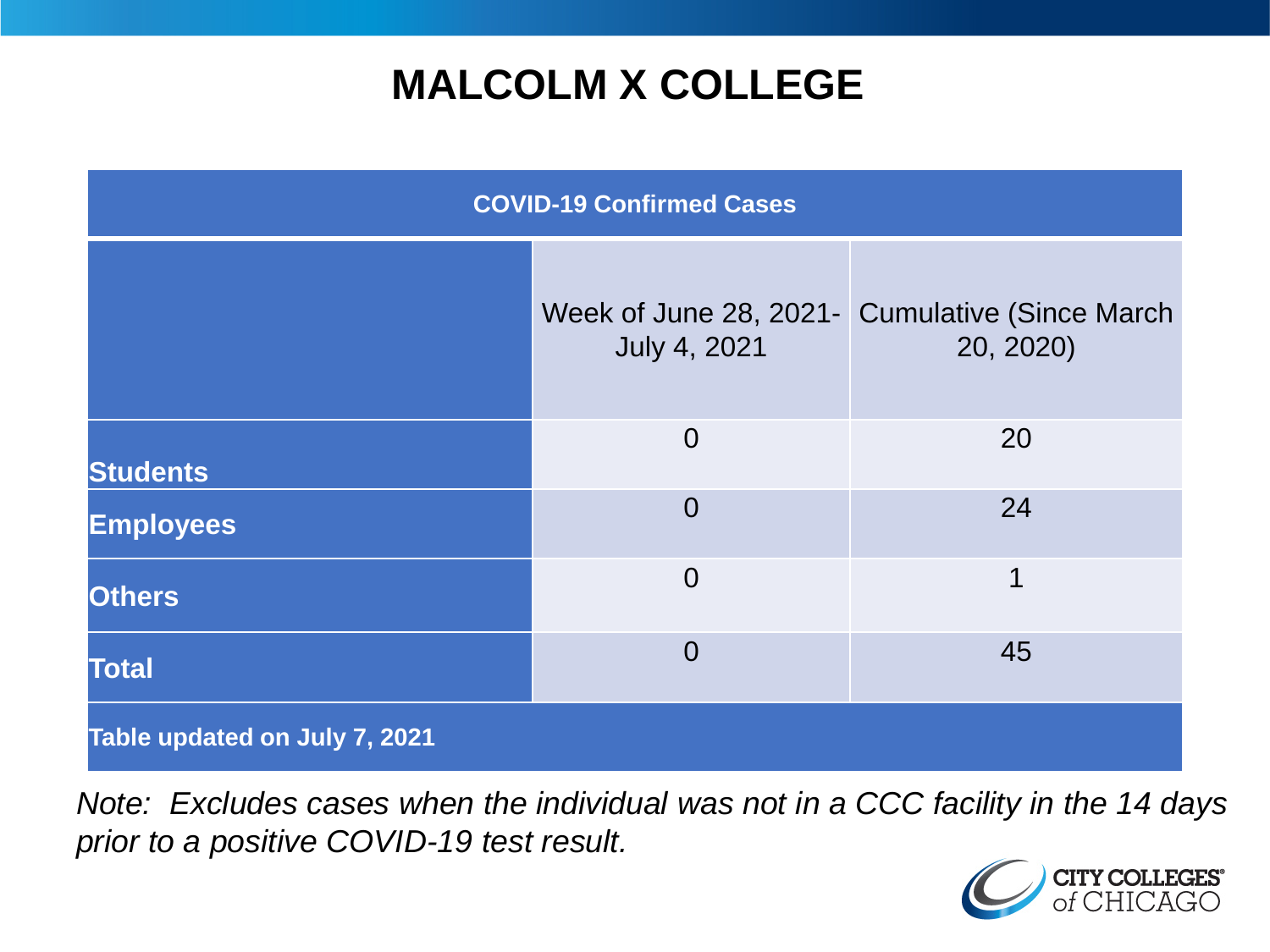# **OLIVE-HARVEY COLLEGE**

| <b>COVID-19 Confirmed Cases</b> |                                               |                                              |
|---------------------------------|-----------------------------------------------|----------------------------------------------|
|                                 | Week of June 28, 2021-<br><b>July 4, 2021</b> | <b>Cumulative (Since March)</b><br>20, 2020) |
| <b>Students</b>                 | $\overline{0}$                                | 2                                            |
| <b>Employees</b>                | $\Omega$                                      | 20                                           |
| <b>Others</b>                   | $\overline{0}$                                | $\overline{0}$                               |
| <b>Total</b>                    | $\overline{0}$                                | 22                                           |
| Table updated on July 7, 2021   |                                               |                                              |

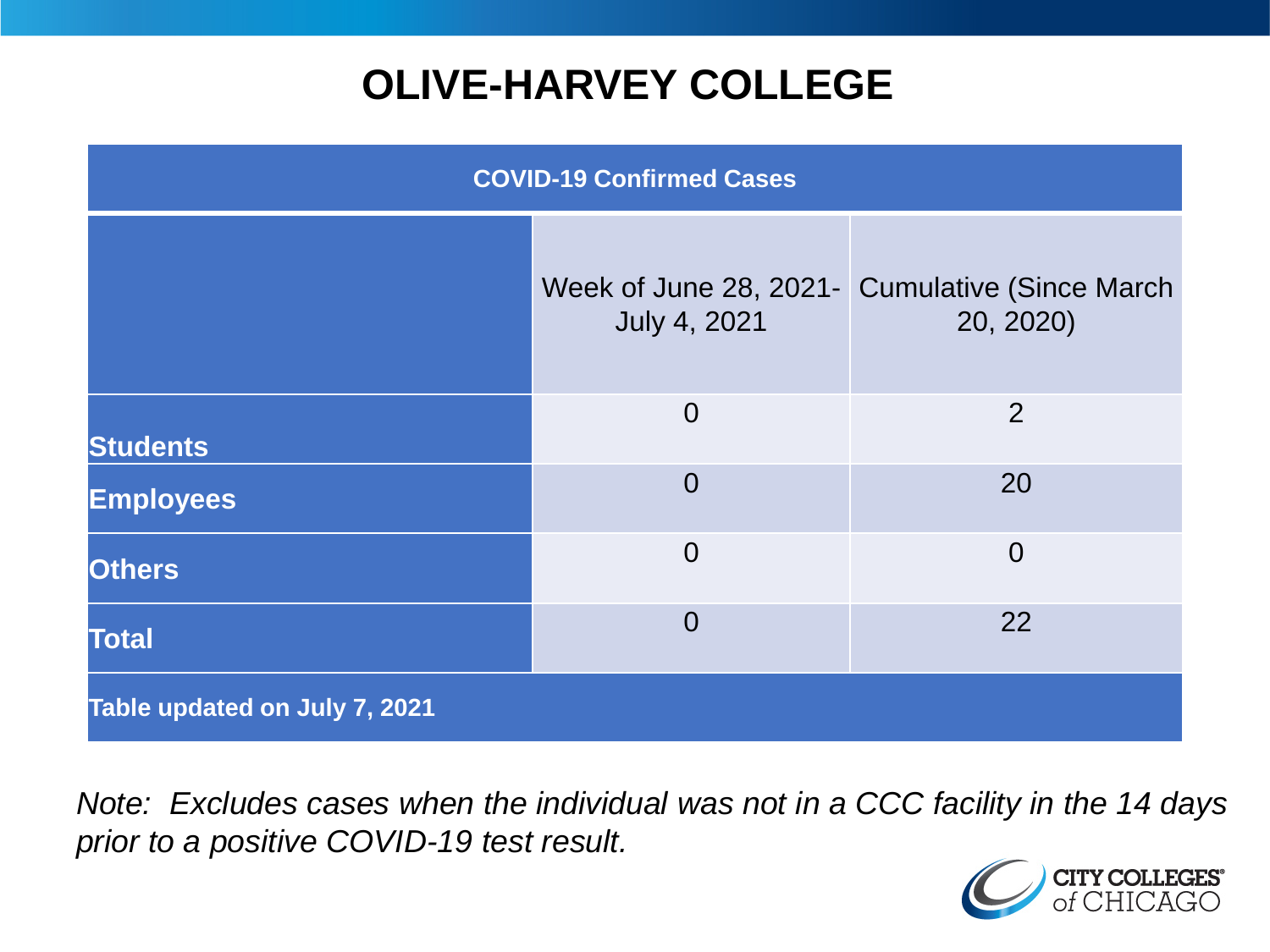# **TRUMAN COLLEGE**

| <b>COVID-19 Confirmed Cases</b> |                |                                                             |
|---------------------------------|----------------|-------------------------------------------------------------|
|                                 | July 4, 2021   | Week of June 28, 2021- Cumulative (Since March<br>20, 2020) |
| <b>Students</b>                 | $\overline{0}$ | 5                                                           |
| <b>Employees</b>                | $\overline{0}$ | 18                                                          |
| <b>Others</b>                   | $\overline{0}$ | $\overline{0}$                                              |
| <b>Total</b>                    | $\overline{0}$ | 23                                                          |
| Table updated on July 7, 2021   |                |                                                             |

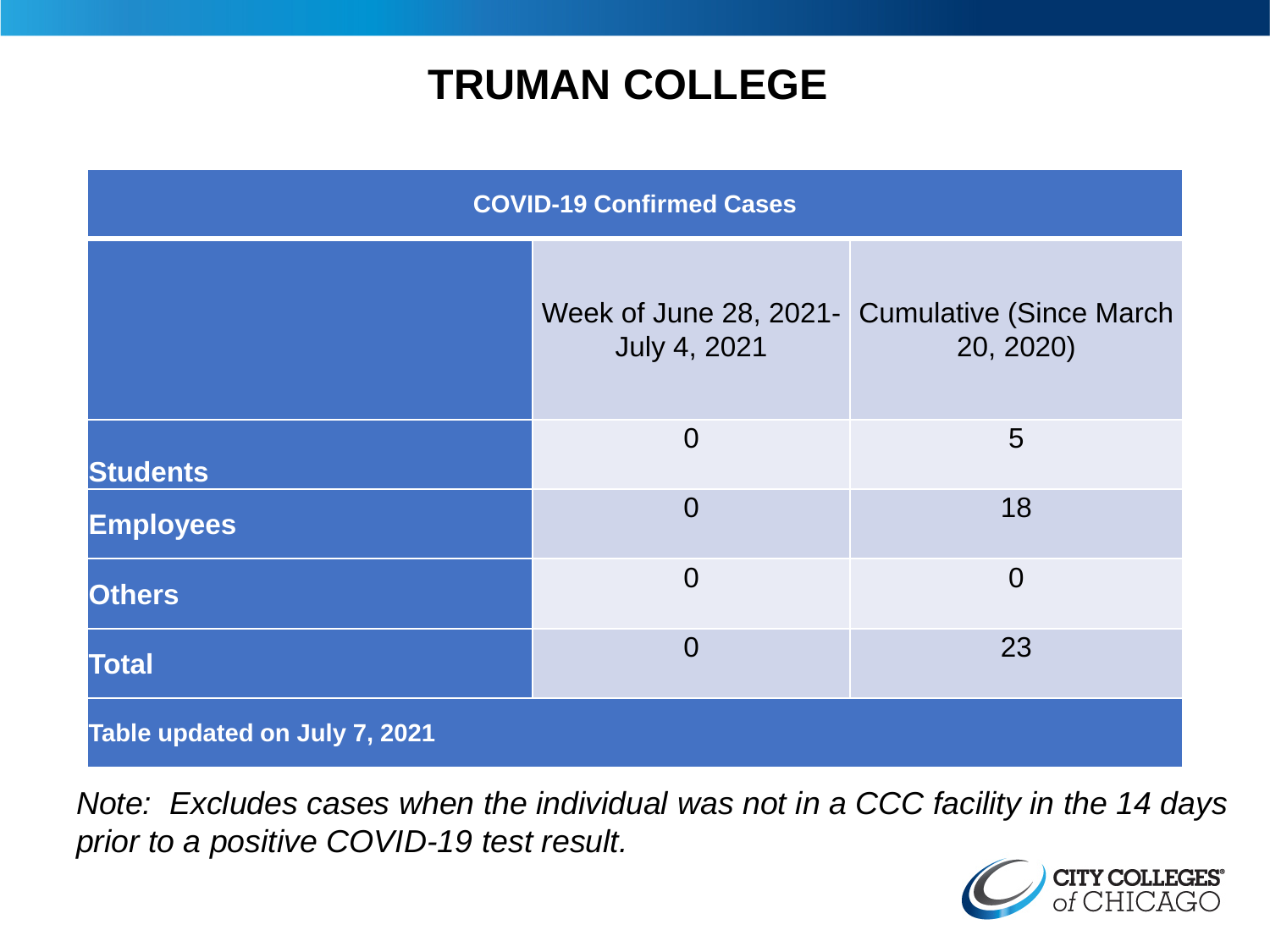# **WRIGHT COLLEGE**

| <b>COVID-19 Confirmed Cases</b> |                     |                                                             |
|---------------------------------|---------------------|-------------------------------------------------------------|
|                                 | <b>July 4, 2021</b> | Week of June 28, 2021- Cumulative (Since March<br>20, 2020) |
| <b>Students</b>                 | $\overline{0}$      | 1                                                           |
| <b>Employees</b>                | $\overline{0}$      | 13                                                          |
| <b>Others</b>                   | $\overline{0}$      | $\overline{0}$                                              |
| <b>Total</b>                    | $\overline{0}$      | 14                                                          |
| Table updated on July 7, 2021   |                     |                                                             |